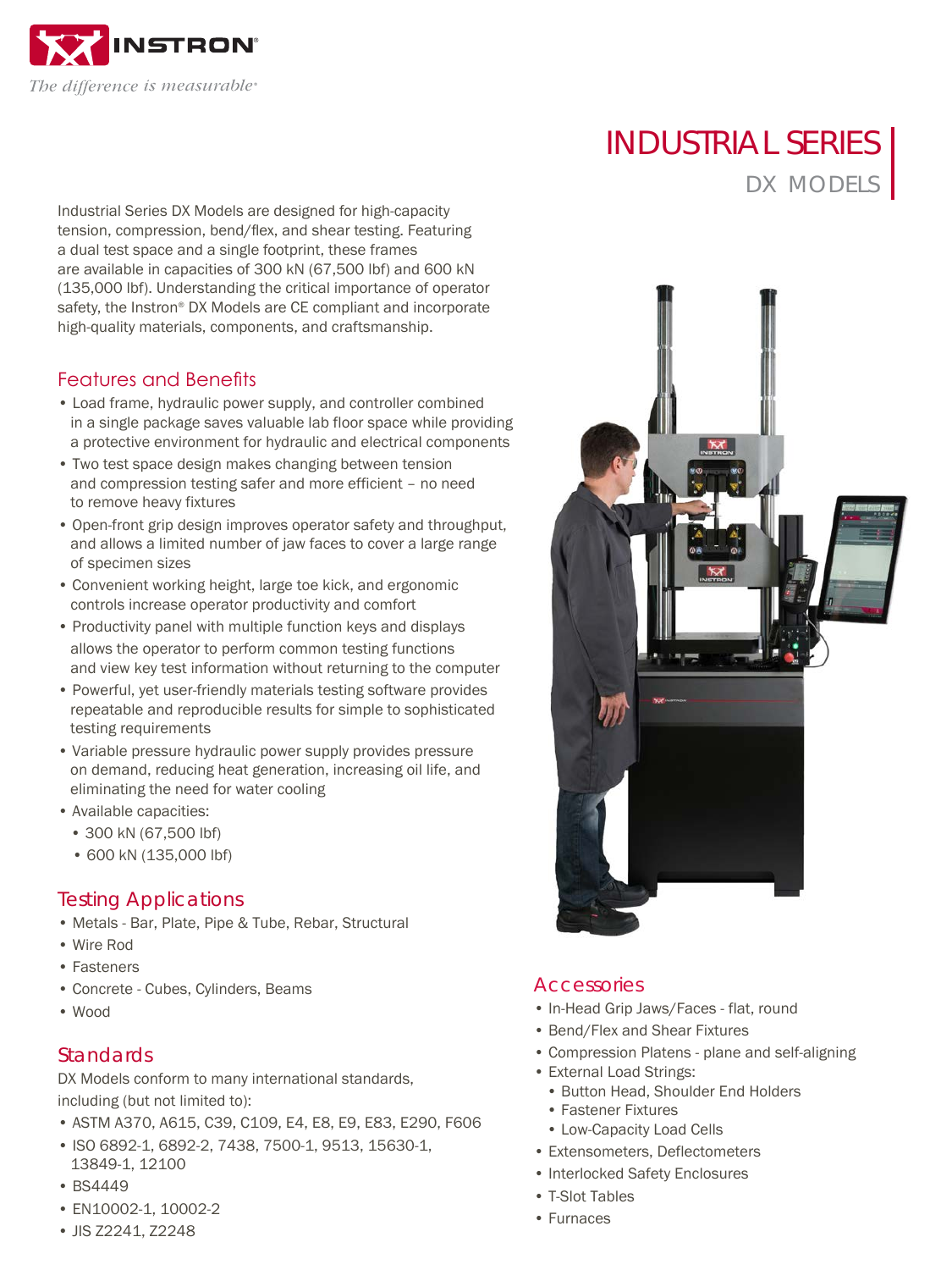## Specification Table

| Model  | <b>Crosshead Style</b> |        | <b>Load Capacity</b> |        |         | <b>Maximum</b><br><b>Test Speed</b> |        | Actuator<br><b>Stroke</b> |    |
|--------|------------------------|--------|----------------------|--------|---------|-------------------------------------|--------|---------------------------|----|
|        | Open                   | Closed | kN                   | kgf    | lbf     | mm/min                              | in/min | mm                        | in |
| 300 DX |                        |        |                      |        |         |                                     |        |                           |    |
|        | G7                     | G1     | 300                  | 30,000 | 67,500  | 150                                 | 6      | 152                       | 6  |
| 600 DX |                        |        |                      |        |         |                                     |        |                           |    |
|        | G7                     | G1     | 600                  | 60,000 | 135,000 | 80                                  | 3.2    | 152                       | 6  |

| Model  | Crosshead<br><b>Adjusting Speed</b> |            | <b>Vertical</b><br>Compression Opening* |          | Compression<br><b>Table Size</b> |              | <b>Floor Space</b><br>Requirements (W×D) |           |
|--------|-------------------------------------|------------|-----------------------------------------|----------|----------------------------------|--------------|------------------------------------------|-----------|
|        | mm/min                              | in/<br>min | mm                                      | in       | mm                               | in           | mm                                       | in        |
| 300 DX |                                     |            |                                         |          |                                  |              |                                          |           |
|        | 380                                 | 15         | 25-533                                  | $1 - 21$ | 356×356                          | $14\times14$ | 786×993                                  | 29.9×28.9 |
| 600 DX |                                     |            |                                         |          |                                  |              |                                          |           |

380 15 6-540 .025-21.25 556×279 21.9×11 974×1205 38.4×47.4

| <b>Model</b> | <b>Tension Opening</b><br>(Adjustable) |          | Maximum<br><b>Operating Height</b> |     | <b>Tension Specimen</b><br>Lengths $1$ |         | <b>Net Weight</b> |            |
|--------------|----------------------------------------|----------|------------------------------------|-----|----------------------------------------|---------|-------------------|------------|
|              | mm                                     | in       | mm                                 | in  | mm                                     | in      | kgs               | <b>lbs</b> |
| 300 DX       |                                        |          |                                    |     |                                        |         |                   |            |
| G1E1         | $0 - 914$                              | $0 - 36$ | 2440                               | 96  | 270-1067                               | 10.6-42 | 1110              | 2440       |
| G1E2         | $0 - 1524$                             | $0 - 60$ | 3050                               | 120 | 270-1676                               | 10.6-66 | 1140              | 2510       |
| G7E1         | $0 - 711$                              | $0 - 28$ | 2595                               | 102 | 270-864                                | 10.6-34 | 1290              | 2840       |
| G7E2         | 0-1321                                 | $0 - 52$ | 3205                               | 126 | 270-1473                               | 10.6-58 | 1330              | 2910       |
| 600 DX       |                                        |          |                                    |     |                                        |         |                   |            |
| G1E1         | 44-914                                 | 1.75-36  | 2505                               | 99  | 350-1168                               | 13.8-46 | 2270              | 5000       |
| G1E2         | 44-1321                                | 1.75-52  | 2910                               | 115 | 350-1575                               | 13.8-62 | 2310              | 5085       |
| G7E1         | 0-965                                  | $0 - 38$ | 2910                               | 115 | 300-1168                               | 11.8-46 | 2390              | 5265       |
| G7E2         | 0-1372                                 | $0 - 54$ | 3315                               | 131 | 300-1575                               | 11.8-62 | 2430              | 5350       |

Common Specifications

Data Acquisition Rate by Software Up to 1 kHz synchronous on load and strain

Load Measurement Accuracy ± 0.5% of reading down to 1/500 of load cell capacity

Strain Measurement Accuracy Meets or surpasses the following standards: ASTM E8, ISO 9513, and EN 10002-4

High-Resolution Encoder 300DX resolution: 1.27 μm (0.00005 in) 600DX resolution: 1.0 μm (0.00004 in) Position accuracy of ±0.5% or 0.13 mm (0.005 in) displacement (whichever is greater)

Hydraulic Power Supply Voltage Options 200-250 VAC, 3PH, 50/60 HZ, 15 Amps 380-415 VAC, 3PH, 50/60 HZ, 10 Amps 440-480 VAC, 3PH, 50/60 HZ, 10 Amps



300DX-G1 with Tension Rods and Split Insert Tensile Grips for Testing .505 Specimens

Notes:

1. Minimum tension specimen length measured using 152 mm (6 in) clearance between adjustable and tension crosshead, piston fully retracted, and 80% specimen engagement in grip faces when grip faces are flush with crosshead. Maximum tension specimen length measured using maximum clearance between adjustable and tension crossheads, piston fully extended, and 100% specimen engagement in grip faces when grip faces are flush with crosshead.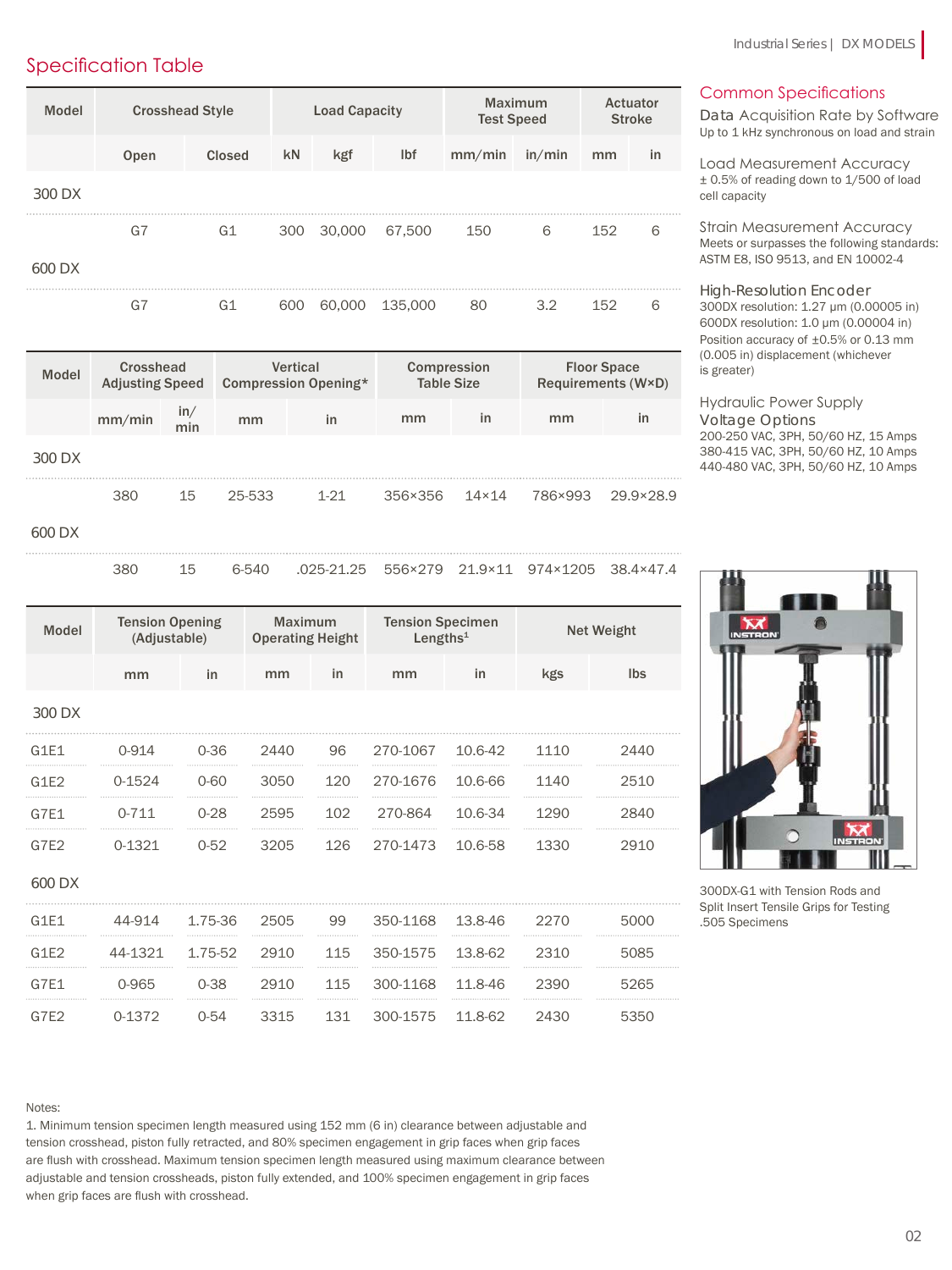



G7 - Open Front with Hydraulic Actuation G7 Style Jaws for Round Specimens G7 Style Jaws for Flat Specimens



## Flat Specimens

| <b>Model</b> | Specimen<br><b>Thickness Range</b> |               | Maximum<br><b>Specimen Width</b> |      | <b>Jaw Dimensions</b><br>$(W \times L)$ |              | <b>Tooth Profile</b><br>(Per Inch) |
|--------------|------------------------------------|---------------|----------------------------------|------|-----------------------------------------|--------------|------------------------------------|
|              | mm                                 | in            | mm                               | in   | mm                                      | in           | <b>Horizontal Cut</b>              |
| 300 kN       |                                    |               |                                  |      |                                         |              |                                    |
| W-5246-A     | $0 - 16$                           | $0 - 0.63$    | 70                               | 2.75 | 70×76                                   | 2.75×3       | 20                                 |
| W-5246-B     | 16-32                              | $0.63 - 1.25$ | 70                               | 2.75 | 70×76                                   | 2.75×3       | 20                                 |
| W-5246-C     | $32 - 50$                          | $1.25 - 2.0$  | 70                               | 2.75 | 70×76                                   | 2.75×3       | 20                                 |
| 600 kN       |                                    |               |                                  |      |                                         |              |                                    |
| W-5197-A     | $0 - 30$                           | $0 - 1.18$    | 100                              | 4    | $100 \times 100$                        | $4 \times 4$ | 20                                 |
| W-5197-B     | $30 - 60$                          | 1.18-2.36     | 100                              | 4    | $100 \times 100$                        | $4 \times 4$ | 20                                 |

## Round Specimens

| <b>Model</b> | Specimen<br><b>Diameter Range</b> |               |    | <b>Jaw Length</b> | <b>Tooth Profile</b><br>(Per Inch) |
|--------------|-----------------------------------|---------------|----|-------------------|------------------------------------|
|              | mm                                | in            | mm | in                | <b>Horizontal Cut</b>              |
| 300 kN       |                                   |               |    |                   |                                    |
| W-5247-A     | $3 - 10$                          | 0.118-0.39    | 76 | 3                 | 20                                 |
| W-5247-B     | 10-20                             | 0.39-0.78     | 76 | 3                 | 20                                 |
| W-5247-C     | 20-30                             | $0.78 - 1.18$ | 76 | 3                 | 20                                 |
| W-5247-D     | $30-40$                           | 1.18-1.57     | 76 | 3                 | 20                                 |
| 600 kN       |                                   |               |    |                   |                                    |
| W-5198-A     | $3 - 10$                          | $0.12 - 0.39$ | 10 | 4                 | 20                                 |
| W-5198-B     | 10-35                             | $0.39 - 1.38$ | 10 | 4                 | 20                                 |
| W-5198-C     | 35-57                             | 1.38-2.25     | 10 | 4                 | 20                                 |

Note:

Minimum engagement is the minimum depth of specimen insertion in the jaw for clamping, defined as 80% of the jaw length